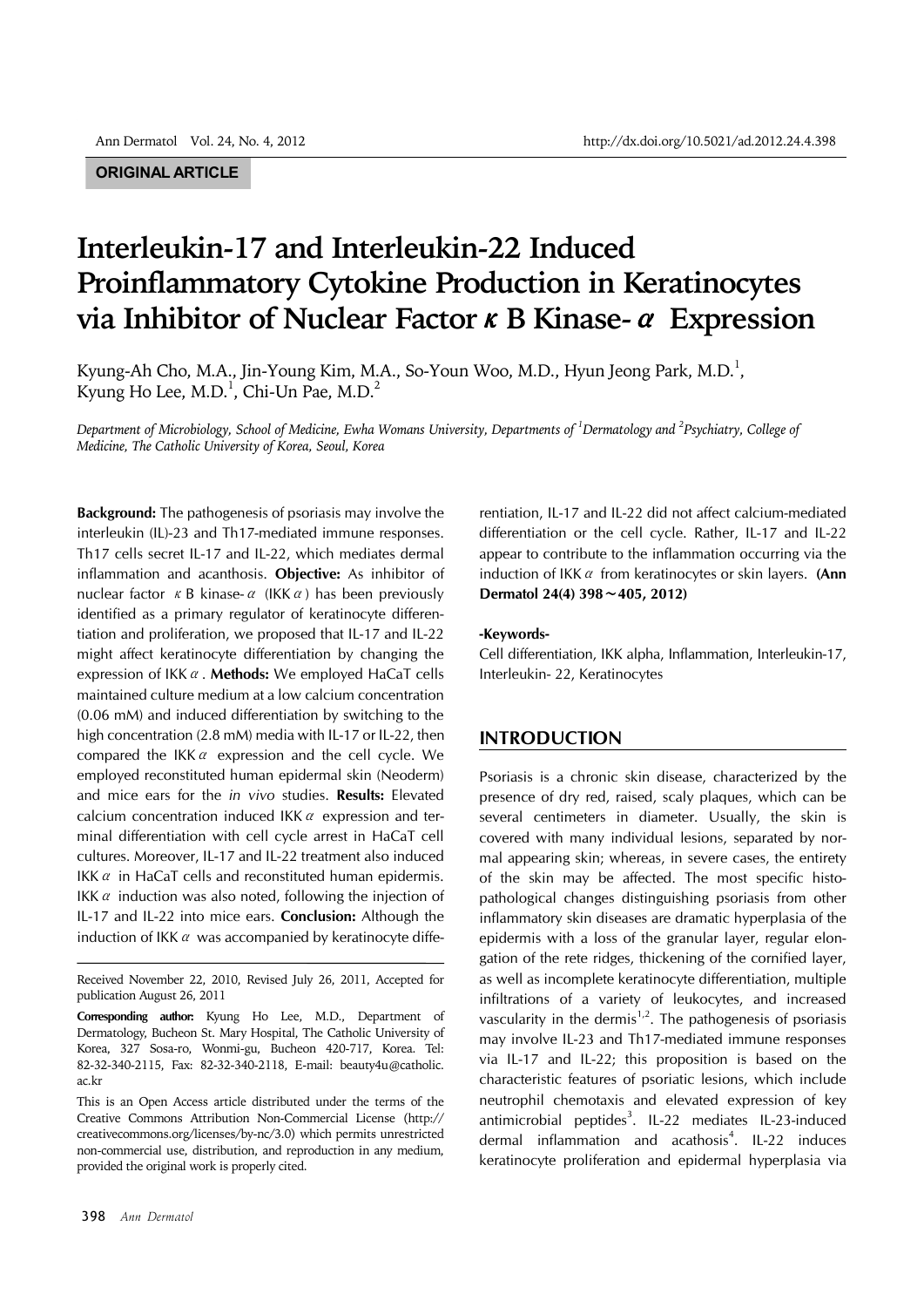the down modulation of terminal keratinocyte differentiation genes $3,5$ .

Keratinocyte differentiation is the process of cellular maturation in the epidermal layers, from the basal cells, spinous cells, granular cells, and cornified cells to build up the skin barrier, in order to protect the body surfaces. Calcium is one of the primary regulators of keratinocyte differentiation. Alterations in the calcium levels have been observed in different epidermal layers<sup>6</sup>; this finding strongly indicates that calcium may be a key regulator in the induction and maintenance of terminal differentiation status in the epidermal layers<sup>7</sup>. Additionally, the inhibitor of nuclear factor  $\kappa$  B kinase- $\alpha$  (IKK  $\alpha$ ) has been identified as a primary regulator of keratinocyte differentiation and proliferation. The loss of IKK $\alpha$  prevents terminal differentiation and promotes keratinocyte proliferation, even at the elevated calcium concentrations<sup>8,9</sup>.

According to the findings of the previous reports, IL-22 and IL-20 play a major role in the pathogenesis of acanthosis and hypogranularity, as compared with IL-17 or IFN- $\gamma$ . Therefore, we sought to evaluate the relationship between Th17 cytokine and keratinocyte differentiation via IKK  $\alpha$  expression.

## **MATERIALS AND METHODS**

### **Cell Culture**

The HaCaT cells (human keratinocyte cell line) were cultured in DMEM (Gibco, Carlsbad, CA, USA) supplemented with 10% fetal bovine serum (Gibco) and 100 U/ml of penicillin/streptomycin (Gibco) at  $37^{\circ}$ C in an incubator containing  $5\%$  CO<sub>2</sub>. The cells were grown to 70 ∼80% confluence and stimulated with conditioned medium, containing 200 ng/ml of IFN- $\gamma$ , IL-17, or IL-22 for 24 hours, then harvested for protein extraction.

## **Mice**

C57BL/6 mice were acquired from Daehan Biolink (Eumseong, Korea). The mice were housed and bred under specific pathogen-free conditions at the animal facility of the Ewha Medical School. All animal studies were approved by the Animal Care and Use Committee of Ewha Medical School (ESM 09-0120) and conformed to international standards. In order to evaluate the effects of local administration of IL-17 or IL-22 on mouse skin, we injected a 30 $\mu$ l volume of phosphate-buffered saline (PBS), either alone or containing  $3 \mu$ g of recombinant mouse IL-17A (576004; Biolegend, San Diego, CA, USA) or recombinant mouse IL-22 (576204; Biolegend) intradermally into both ears of each anesthetized mouse, using a 30-gauge needle for the two consecutive days. Twentyfour hours after the final injection, the mouse ears were collected via punch biopsy (6 mm in diameter).

# **Cell cycle analysis**

HaCaT cells  $(5 \times 10^5 \text{ cells/well})$  were treated for 5 days with 100 ng/ml of IL-17 or IL-22, under low or high calcium concentrations (0.06 and 2.8 mM, respectively). For a cell cycle analysis, the cells were detached with trypsin, and washed twice in cold PBS. The cells were then fixed in 70% ethanol and the cellular DNA was stained by incubating the cells in  $500 \mu$  of PBS. containing a 50  $\mu$  g/ml of propidium iodide, 5 mM EDTA, and 1 mg/ml of RNase for 30 minutes at room temperature (RT). After staining, the cells were acquired in a FL2-area versus FL2-width plot to exclude the aggregates (doublets) using a FACSCalibur apparatus (BD Biosciences, San Jose, CA, USA) with CellQuest software (BD Biosciences). Cell cycle fitting was conducted using ModFitLT software (Verity Software House, http://www.vsh.com). The proliferation index (PI) was calculated as  $PI = (S + G2/M)/$  $(GO/G1 + S + G2/M)$ .

# **Culture of reconstituted human epidermis (Neoderm**Ⓡ**- E)**

We purchased Neoderm<sup>®</sup>-E grown for 12 days at the air-medium interface from TEGO Science (Seoul, Korea [http://www.tegoscience.com]), and cultured the samples at  $37^{\circ}$ C,  $10\%$  CO<sub>2</sub>, and ambient humidity. We fed the graft by changing the medium every four or five days. For cytokine stimulation, grafts were incubated for 48 hours with 100 ng/ml of IL-17 or IL-22.

#### **Immunoblotting**

Cells were lysed in a lysis buffer (1% Triton X-100, 150 mM NaCl, 20 mM Tris, pH 7.5), containing protease inhibitors, and 10  $\mu$ g of proteins were separated via electrophoresis on 12% SDS-polyacrylamide gels. The resolved proteins were then transferred to polyvinylidene difluoride membranes (Milipore, Bedford, MA, USA). The membranes were blocked with 5% skim milk in Tris-buffered saline and subsequently incubated with the following primary antibodies: anti-involucrin (SY5, mouse monoclonal; Abcam, Cambridge, UK), anti-phospho-I κ Bα (B-9, mouse monoclonal; Santa Cruz Biotechnology, Santa Cruz, CA, USA), anti-IKK  $\alpha$  (B-8, mouse monoclonal; Santa Cruz Biotechnology), anti-cytokeratin 5 (goat polyclonal, sc-17090; Santa Cruz Biotechnology), cytokeratin 10 (4A27, mouse monoclonal; Santa Cruz Biotechnology), and anti- $\beta$ -actin (H11, mouse monoclonal; Applied Biomedical Materials Inc., Richmond, Canada). After washing, the membranes were incubated with horseradish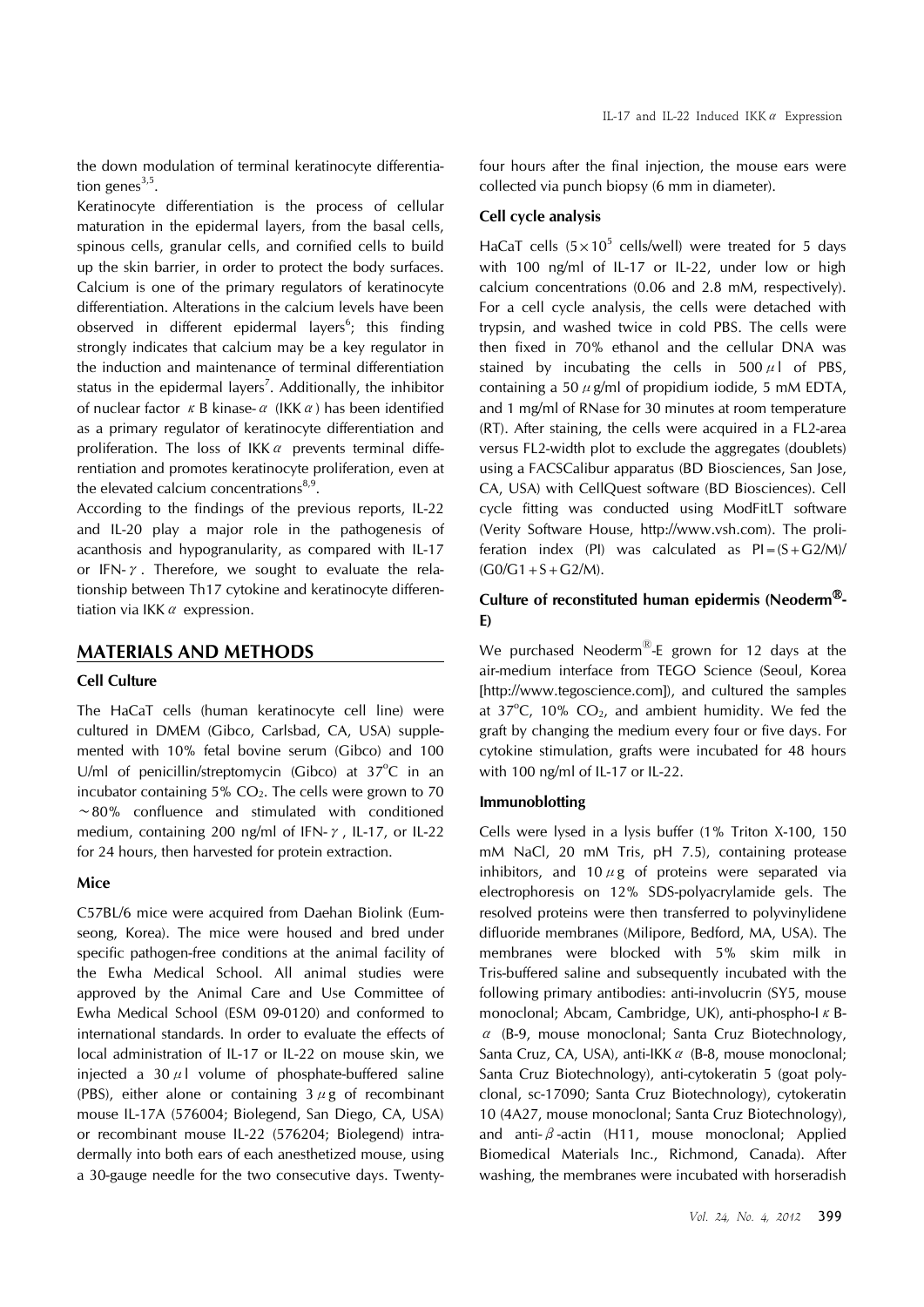peroxidase-conjugated anti-mouse or anti-rabbit immunoglobulin G secondary antibody, and the signals were visualized with an enhanced chemiluminescence ECL kit (Thermo Fisher Scientific Inc., Waltham, MA, USA), in accordance with the manufacturer's instructions.

#### **Immunohistochemistry**

For histological and immunological staining, Neoderm<sup>®</sup> grafts and punched mice ears were fixed in 4% formalin solutions for more than 4 hours and paraffin-embedded. The sections were stained with hematoxylin and eosin (H&E stain) or with IKK  $\alpha$ -specific primary antibodies, followed by the peroxidase-conjugated secondary antibodies; and then subsequently counterstained with hematoxylin. The sections were deparaffinized via two incubations in xylene and sequential rehydration steps with a graded series of ethanol, followed by washing in water. The tissue sections were subsequently incubated with blocking solution (DakoCytomation, Glostrup, Denmark) for 30 minutes at RT, in order to terminate the endogenous peroxidase activity, followed by 10 minutes of protein blocking (DakoCytomation). After washing the slides with PBS, the sections were incubated for 30 min with a secondary antibody solution (DakoCytomation), washed again, and added to HRP-conjugated streptavidin reagents. After washing, the sections were incubated with 3,3'-diabenzidine (DAB) substrate (DakoCytomation) for color development.

### **Enzyme-linked immunosorbent assay (ELISA)**

To quantify IL-1  $\beta$ , IL-8 and TNF- $\alpha$  secretion, the culture supernatants of HaCaT cells were collected and the levels of secreted proteins were determined, using an ELISA kit, in accordance with the manufacturer's recommended protocols (BD Bioscience, San Diego, CA, USA). In brief, the wells were coated with 100  $\mu$  l of capture antibody in a coating buffer (0.1 M sodium carbonate, pH 9.5) and the plate was incubated overnight at  $4^{\circ}$ C. After washing the wells with a washing buffer (PBS with 0.05% Tween-20), the wells were blocked with assay diluents (10% fetal bovine serum in PBS) for 1 hour at RT, followed by the addition of 100  $\mu$  |/ well of the cell supernatant and cytokine standard solutions for 2 hours at RT. After washing, 100  $\mu$  of detection antibody and streptavidinconjugated horseradish peroxidase (HRP) reagent were added to the wells, and incubated for 1 hour at RT. After extensive washing, 100  $\mu$  of substrate solution (tetramethylbenzidine and hydrogen peroxide, BD Biosciences) was added to each well and the plates were incubated for 30 minutes at RT in the dark. Stop solutions  $(2 \text{ N H}_2\text{SO}_4)$ were added and absorbance at 450 nm was read within

30 minutes. The ELISA detection limits were as follows: 3.9 pg/ml for IL-1b, 3.1 pg/ml for IL-8, and 7.8 pg/ml for TNF- $\alpha$ . For observing the effect of IL-17 and IL-22 in HaCaT cells, controlled by nuclear factor kappa B (NF-κ B) on cytokine secretion, we used PS-1145 (Sigma), an inhibitor of IKK that is the upstream activator of NF- $\kappa$  B, at a concentration of 10  $\mu$  M with pre-incubation of the cells for an hour.

# **Statistics**

The values are expressed as the means + standard error of the mean. Non-parametric Mann-Whitney tests were applied to analyze the results for significant differences (at *p*<0.05), using GraphPad Prism software (GraphPad Software Inc., San Diego, CA, USA).

#### **RESULTS**

# **Increased calcium concentration induced IKK**α **expression in HaCaT cells**

To induce HaCaT differentiation, we employed the established keratinocyte differentiation model<sup>10</sup> by switching the calcium concentration from low (0.06 mM) to high (2.8 mM). In order to confirm the keratinocyte differentiation, we collected HaCaT cells every 24 hours and evaluated the expression of involucrin as a marker of terminal differentiation, as well as cytokeratin 5 and cytokeratin 10, which are markers of basal and spinous  $cells<sup>11</sup>$ , after switching to a high-calcium concentration



**Fig. 1.** IKK *α* expression is increased under a calcium concentration of 2.8 mM, according to the immunoblot results. HaCaT cells in 0.06 mM of calcium medium were induced to differentiation by replacement with high calcium medium (2.8 mM), and samples were collected every 24 hours for protein extraction. Involucrin, cytokeratin 5, and cytokeratin 10 were detected by the immunoblotting technique described in the Materials and Methods section. Beta-actin blotting was conducted as a loading control.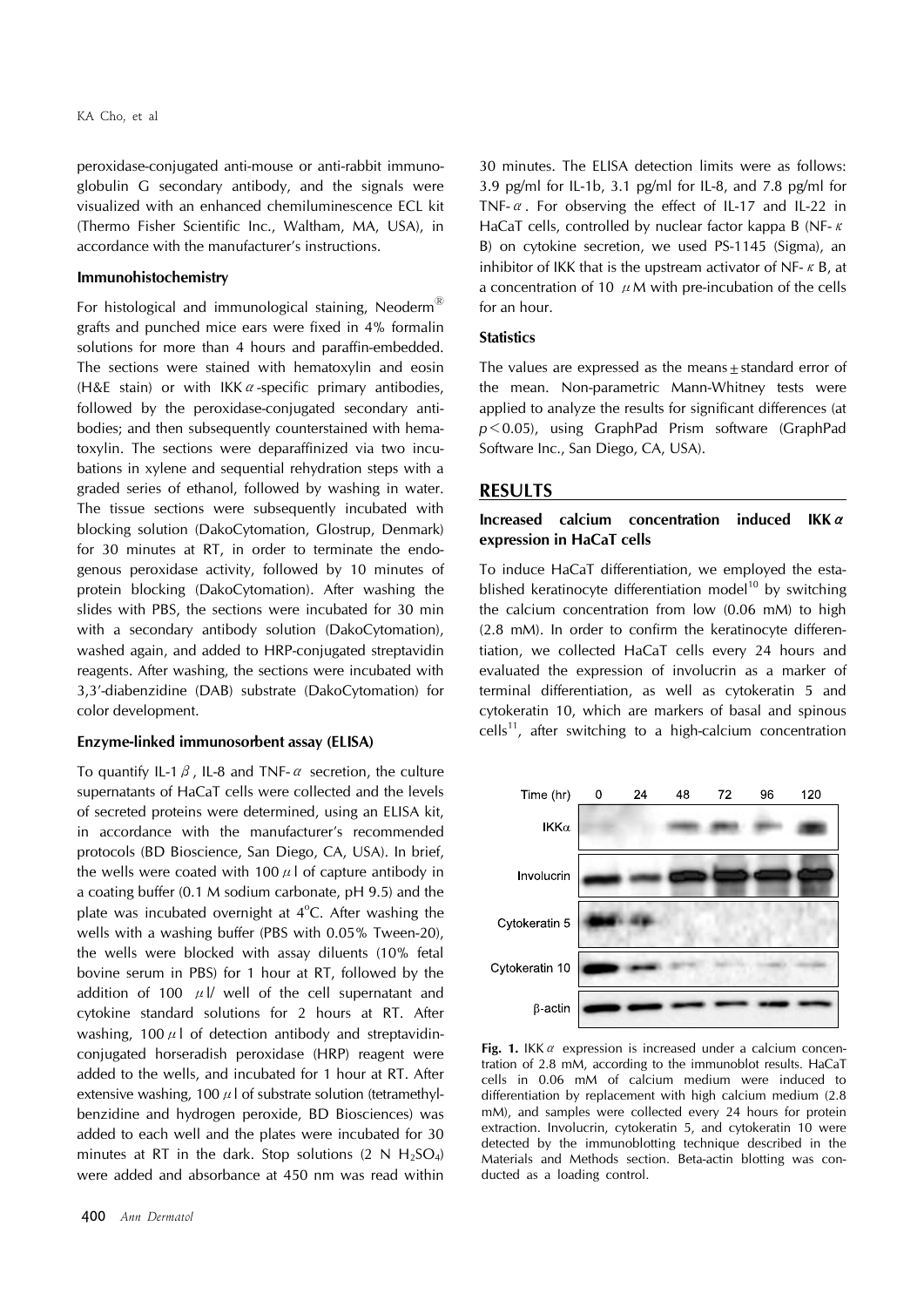medium for up to 120 hours. After 48 hours, the expression of cytokeratin 5 and cytokeratin 10 began to decline, in contrast to the observed increase in  $IKK \alpha$  and involucrin levels (Fig. 1). This suggests that IKK  $\alpha$  expression is correlated with the keratinocyte differentiation. Moreover, according to these results, we concluded that the elevated calcium concentration affected the level of IKK $\alpha$ , which eventually induced the terminal differentiation in the keratinocytes.

# **More HaCaT cells remained in G0/G1 phase after switching to a 2.8 mM calcium medium**

Next, we attempted to analyze and compare the cell cycle between the two different groups of HaCaT cells: those maintained under low-calcium conditions, versus those switched to a high calcium-concentration culture media.

IL-17 and IL-22 Induced IKK $\alpha$  Expression

In addition, because Th17 cytokines, i.e., IL-17 and IL-22 are involved in the pathogenesis of inflammatory skin disease<sup>3</sup>, we compared the cell cycle and proliferation indices under the influence of IL-17 and IL-22. To compare the cell cycle characteristics of the HaCaT cells, according to calcium concentration, as well as IL-17 and IL-22 cytokine conditions, we cultured the HaCaT cells with or without 100 ng/ml of IL-17 and IL-22, at calcium concentrations of 0.06 mM or 2.8 mM. We determined that at the high calcium concentrations, more of the HaCaT cells remained in G0/G1 phase, relative to the population in the low calcium media, in which more of HaCaT cells remained in the proliferative phase (S or G2/M phase); particularly, after 4 or 5 days of media switching (Fig. 2). As shown in the PI graph, HaCaT cells cultured in higher concentrations of calcium media



**Fig. 2.** Cell cycle analysis demonstrates that HaCaT cells cultured by switching into high calcium concentrations (Ca 2.8 mM) evidenced an elevated proportion of G0/G1 phase, regardless of IL-17 and IL-22 treatment. By way of contrast, HaCaT cells maintained at low calcium concentrations (Ca 0.06 mM) evidenced more cells in S- or G2/M phase compared with those transferred to a medium containing 2.8 mM of calcium. The data are expressed as the means $\pm$ standard error of the mean and the statistical differences were analyzed between low- and high-calcium treated groups in each of the experiments.  $PI = (S + G2/M)/(G0/G1 + S + G2/M)$ . NS: not significant, PI: proliferation index. \*\**p*<0.01; \**p*<0.05.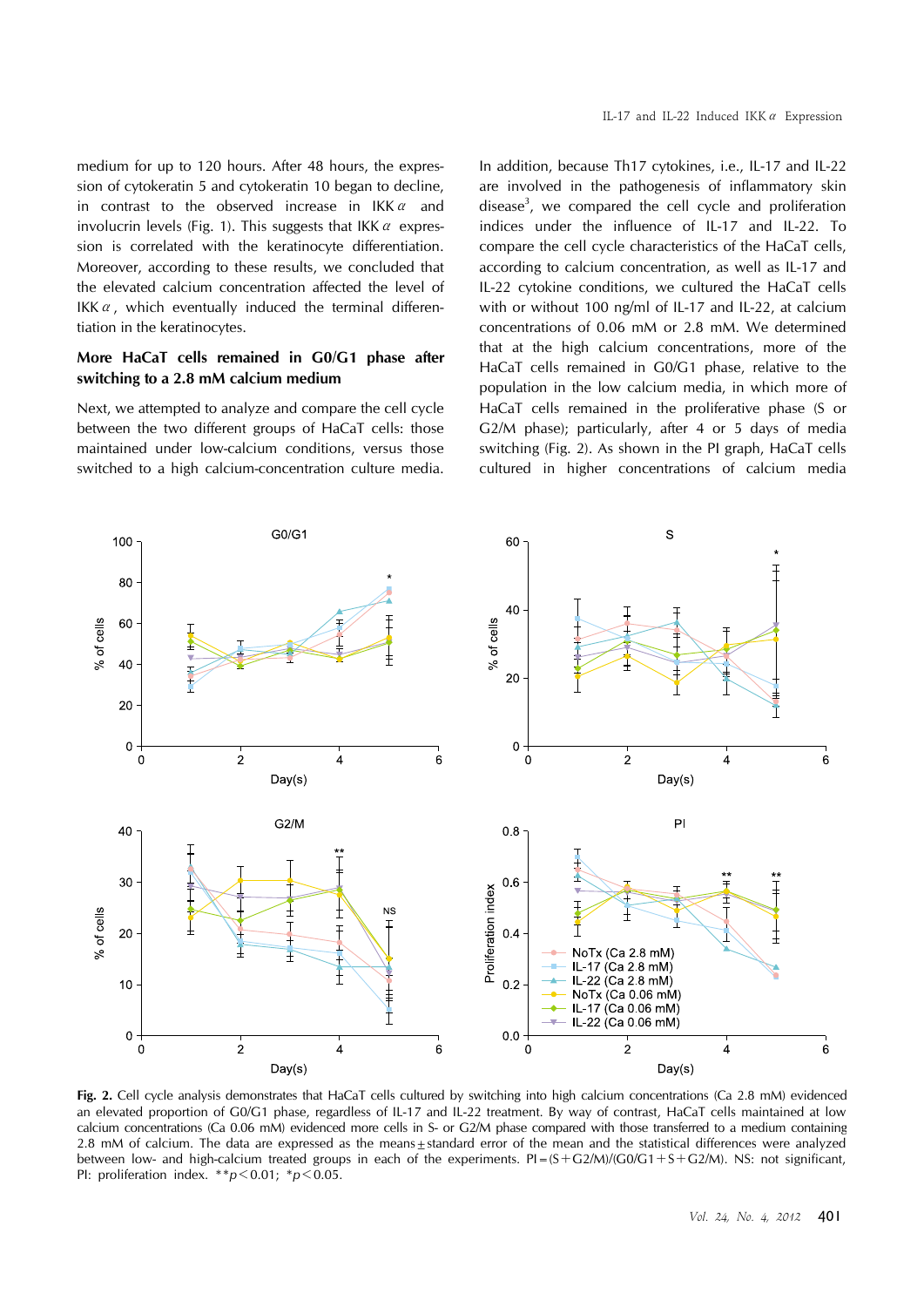evidenced reduced PI values after media exchange. Th17 cytokines, however, did not affect the cell cycle of the HaCaT cells under the same calcium concentration conditions, and no significant differences in PI were detected (Fig. 2). Therefore, we concluded that calciumdependent cell cycle arrest and differentiation overrode the possible effect induced by the Th17 cytokines, IL-17 and IL-22, on HaCaT cells during calcium-induced differentiation.

# **IL-17 and IL-22 induced the expression of IKK**α **and phosphorylated I**κ**B**

We then postulated that the effect of Th17 cytokines might be observed in HaCaT cells after terminal differentiation. Therefore, we employed HaCaT cells to be maintained at a calcium concentration of 2.8 mM, followed by 24 hours of treatment with 100 ng/ml of IL-17 or IL-22, and the protein extracts were prepared for the immunoblotting



Fig. 3. The effects of IL-17 and IL-22 treatment on the expression of IKK  $\alpha$  and phosphorylated  $\alpha$  B in HaCaT cells. Cells were treated with IL-17 and IL-22 up to a concentration of 100 ng/ml in a calcium concentration of 2.8 mM and cultured for 24 hours. (A) The immunoblot shown is representative of three independent experiments. (B) The pixel densities are divided by  $\beta$ actin densities to correct the values, and the data are expressed as the means+standard error of the mean at three independent experiments. \**p* < 0.05.



**Fig. 4.** IL-17 and IL-22 induce pro-inflammatory cytokine production in HaCaT cells. HaCaT cells were cultured under 100 ng/ml of IL-17 or IL-22 for 48 hours, with or without preincubation of PS1145, at a concentration of 10  $\mu$ M for an hour and collected culture supernatant for ELISA. The data are expressed as the means+standard error of the mean at three independent experiments. NS: not significant. \**p*<0.05.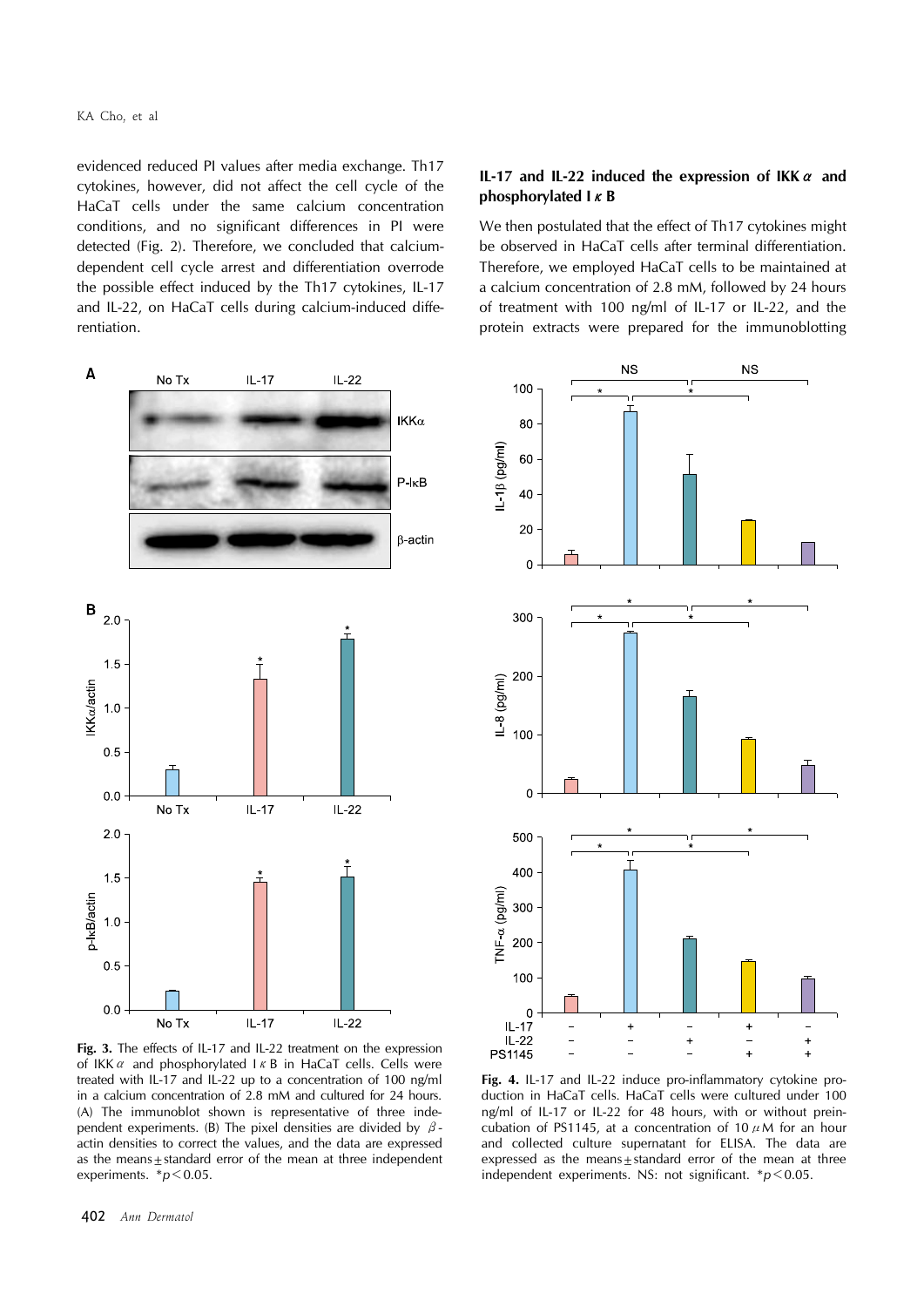assay. Both IL-17- and IL-22-treated groups exhibited a significant increase in the IKK $\alpha$  expression, and phosphorylated  $1 \kappa$  B expression was also increased significantly via the addition of IL-17 or IL-22 (Fig. 3).

In order to confirm that IKK involved the pro-inflammatory cytokine secretion from HaCaT cells, we used IKK inhibitor, PS1145 (Fig.  $4^{12}$ . We found that under the PS1145 treatment, the concentration of IL-8 and TNF-α was decreased with IL-17 or IL-22 treatment. Next, we treated the artificial skin layer and the mouse ears with IL-17 or IL-22, and compared the levels of IKK  $\alpha$  expression. Neoderm was cultured for 48 hours with 100 ng/ml of IL-17 or IL-22 and fixed for tissue staining. We noticed that IL-17 and IL-22 both induced an increase in IKK $\alpha$ (Fig. 5). These findings suggest that Th17 cytokines elevated the expression levels of IKK $\alpha$  in calcium-mediated differentiated HaCaT cells (2.8 mM maintained cells) or artificial human epidermal layers, which were bathed in 2.8 mM of calcium medium. Therefore, we postulated that IL-17 and IL-22 might play a role in proinflammatory responses in differentiated keratinocytes, via the induction

of IKK $\alpha$ 

In order to characterize the relationship between IL-17 and IL-22 treatment and IKKα expression *in vivo*, we intradermally injected 30  $\mu$  g of IL-17 or IL-22 into the mice ears. After 48 hours, the tissues were collected and fixed for staining. Immunohistochemical staining revealed marked increases in IKK  $\alpha$  in the mouse ears treated with IL-17 or IL-22, compared to those treated with PBS (Fig. 6). Additionally, the mouse ears that elevated IKK  $\alpha$  levels evidenced inflammatory pathology of the skin, including thickened dermal layers with inflammatory cell infiltrations. These results are consistent with the observation that IL-17 and IL-22 promote skin inflammation; according to our results, IKK $\alpha$  also appears to contribute to the inflammatory responses in the skin, following the treatment with Th17 cytokines.

# **DISCUSSION**

In this study, we determined that elevated calcium concentration induced IKK $\alpha$  expression and terminal



**Fig. 5.** Both IL-17 and IL-22 induce an increase in IKK $\alpha$  expression in Neoderm. Neoderm tissues were cultured under 100 ng/ml of IL-17 or IL-22 for 48 hours and fixed for H&E and immunohistochemical staining assays. The results shown are representative of the three independent batches of Neoderm experiments.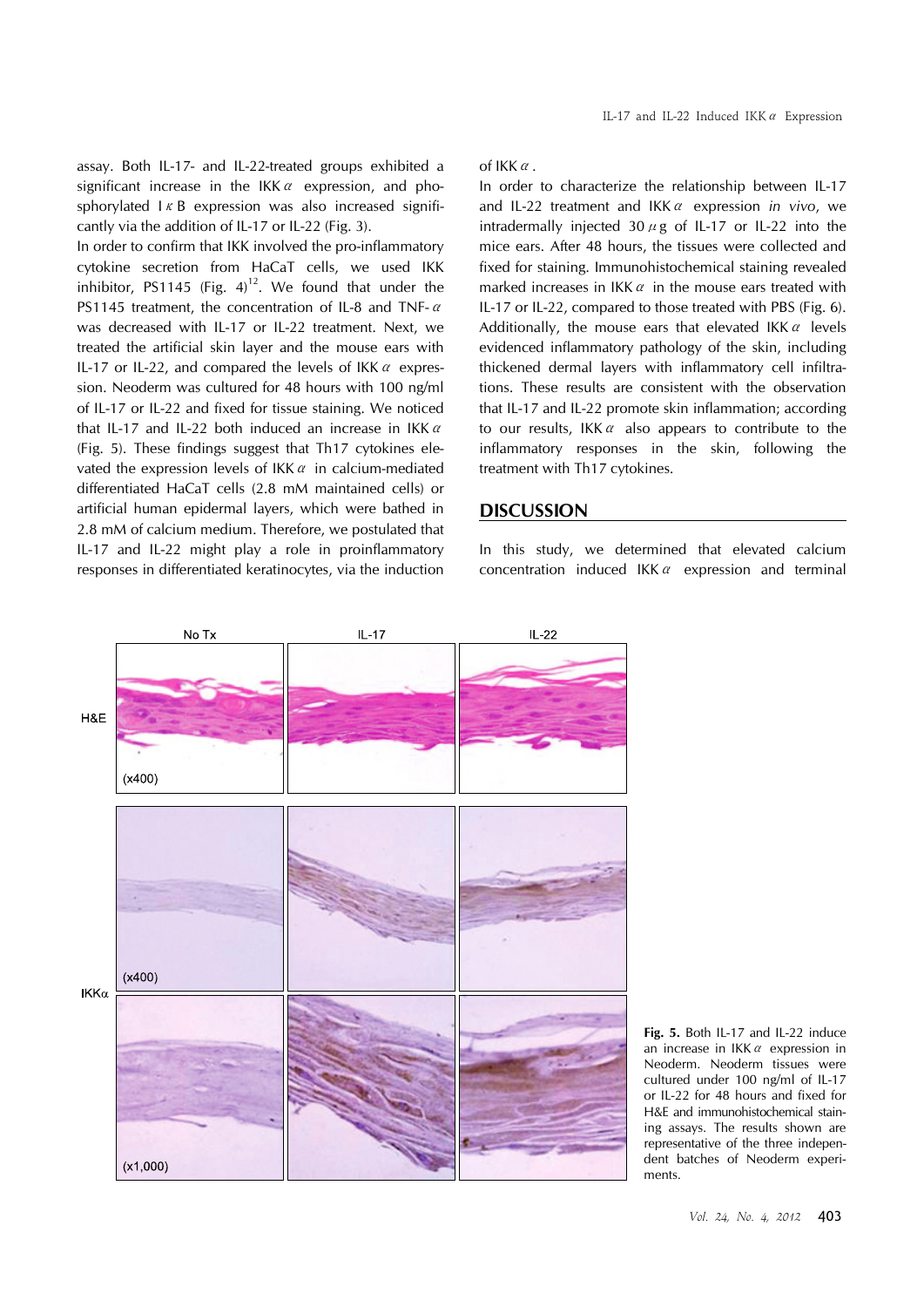

**Fig. 6.** Elevated IKKα levels in inflammatory mice ears, evoked by IL-17 and IL-22 injection. Skin inflammation, edema, and acanthosis, which were involved in the infiltration of neutrophils and dendritic cells into the ear skin of C57BL/6 WT mice, but less profound inflammatory changes, were noted in the sham controls. Each ear of C57BL/6 WT mice were injected intradermally with  $3 \mu$ g of IL-17 and IL-22 for two consecutive days in a total volume of  $30 \mu$ . The control group of mice was injected with the same volumes of phosphate-buffered saline (PBS) via an identical route.

differentiation with a cell cycle arrest in HaCaT cell cultures. Although the induction of IKK $\alpha$  was accompanied by keratinocyte differentiation via calcium stimuli, IL-17 and IL-22 did not detectably influence the calciummediated differentiation or the cell cycle. Rather, IL-17 and IL-22 contributed to the inflammation via the induction of IKK $\alpha$ , followed by the secretion of pro-inflammatory cytokines, such as IL-8 or TNF- $\alpha$  in keratinocytes or skin layers.

As reported previously, when HaCaT cells were transferred to low calcium concentrations (0.03 mM) and maintained for 3 weeks, the HaCaT cells reverted to basal state and lost cytokeratin 1 expression<sup>10</sup>. Therefore, we cultured and maintained HaCaT cells at a calcium concentration of 0.06 mM for more than 3 weeks, and assessed the expression of involucrin, and cytokeratins 5 and 10. As no differentiation markers were detected, we used the cells for the experiments.

IKK $\alpha$  induces keratinocyte differentiation by producing soluble factors, but operates independently of NF- $\kappa$  B. Therefore, the kinase activity of IKK  $\alpha$  or interaction with IKK $\gamma$  is not required for the induction of keratinocyte differentiation<sup>8</sup>. IKK  $\alpha$  affected the secretion of keratinocyte differentiation inducible factor (kDIF), which induced terminal differentiation in *IKK*α<sup>−</sup>/<sup>−</sup> keratinocytes and mice<sup>8</sup>. Ultimately, IKK  $\alpha$  and IKK  $\alpha$ -mediated keratinocyte differentiation play a role in the immune surveillance by maintaining the skin homeostasis and preventing skin tumors via a variety of mechanisms, including the induction of kDIF, and by affecting the skin microenvironment via the regulation of inflammation $^{13}$ .

Interestingly, IL-17-treated or IL-22-treated HaCaT cells maintained at high concentrations of calcium evidenced increased IKK $\alpha$  expression. However, no significant differences in PI were noted among the cells in the control group, IL-17, or IL-22 after switching to a calcium concentration of 2.8 mM, and these differences persisted for 5 days. Although it has been reported previously that Th17 cytokines, particularly IL-17 and IL-22, mediate a distinct downstream pathway, which leads to a psoriatic phenotype; i.e., IL-17 is more proinflammatory; whereas, IL-22 retards keratinocyte differentiation<sup>3,5</sup>. Therefore, our findings appear to indicate that IL-17 or IL-22 affected differentiated keratinocytes by inducing proinflammatory responses via IKK $\alpha$ , and IL-17 and IL-22 stimuli did not seem to affect further differentiation of keratinocytes via calcium stimulus.

Th17 cells are known to be involved in the pathogenesis of certain human and animal chronic inflammatory skin diseases, including psoriasis<sup>14</sup>. Th17 cells are induced by exposure to TGF- $\beta$ , IL-6, IL-15, and IL-23<sup>15</sup>. Th17 cells are a separate lineage of T cells, which produce IL-17A, IL-17F, TNF- $\alpha$ , IL-21, and IL-22. IL-17 and IL-22 induce the expression of β-defensin, S100A7 (psoriasin), S100A8, S100A9, as well as LL37 (cathelicidin) in keratinocytes<sup>2,16</sup>. In this study, we demonstrated that IL-17 and IL-22 induced IL-1  $\beta$ , IL-8 or TNF- $\alpha$  secretion via IKK  $\alpha$ expression. This suggests that through the induction of IKK  $\alpha$ , IL-17 and IL-22 affected the pathogenesis of inflammatory skin disease, e.g., psoriasis, by inducing inflammation via secretion of pro-inflammatory cytokines or possibly antimicrobial peptides and chemokines from the differentiated keratinocytes.

# **ACKNOWLEDGEMENT**

This work was supported by the Basic Research in Medicine from Korean Institute of Medicine and